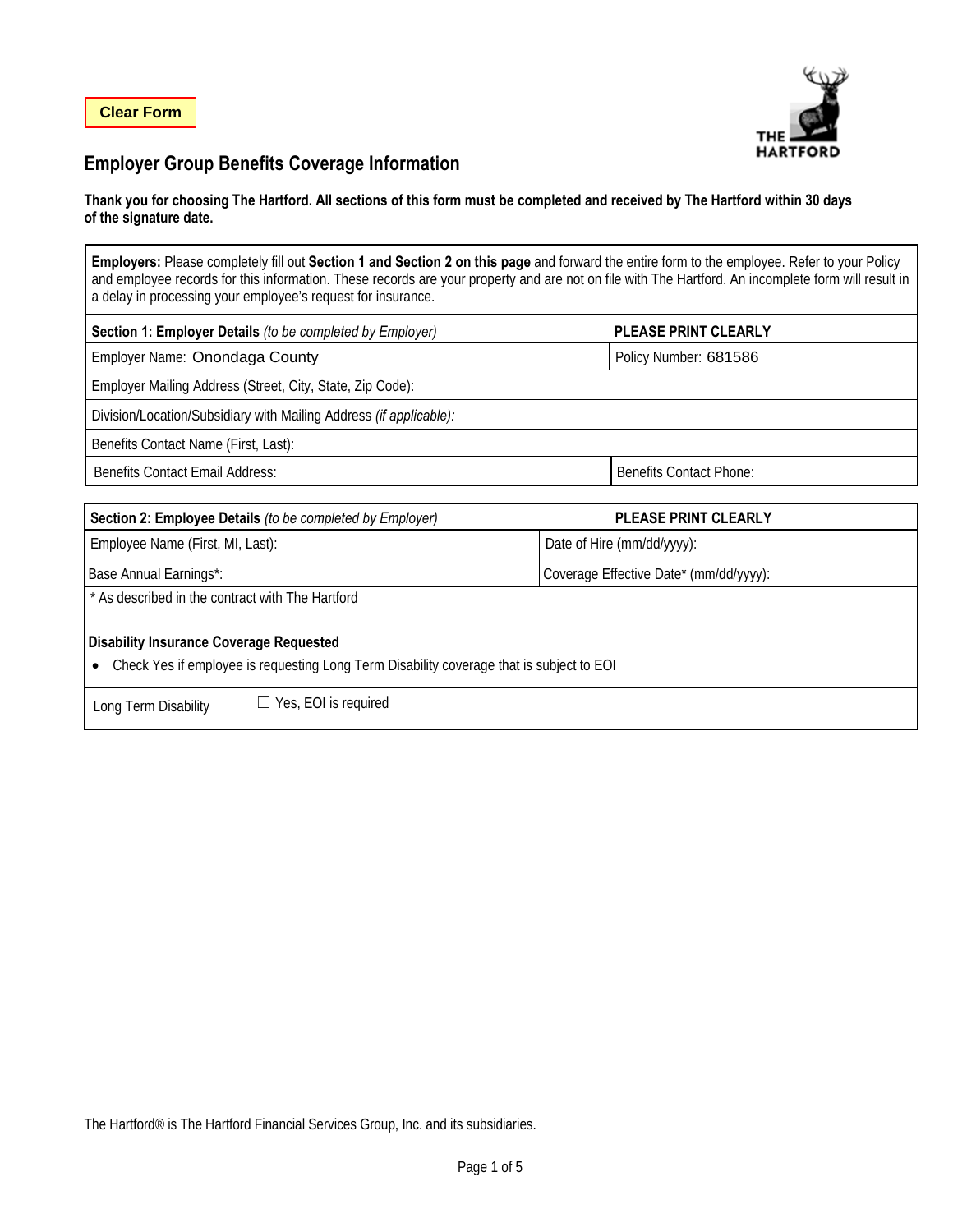

## **EVIDENCE OF INSURABILITY**

# **HARTFORD LIFE AND ACCIDENT INSURANCE COMPANY**

One Hartford Plaza, Hartford, CT 06155

| <b>Applicant Information</b> |           |                                         |                 |                |                |                                       |                               |
|------------------------------|-----------|-----------------------------------------|-----------------|----------------|----------------|---------------------------------------|-------------------------------|
| Abbreviations: Employee = EE |           |                                         |                 |                |                |                                       |                               |
| <b>First Name</b>            | Last Name | <b>Social Security</b><br><b>Number</b> |                 | Gender         |                | Weight<br>(lbs.)<br>if currently      | Date of Birth<br>(mm/dd/yyyy) |
|                              |           |                                         | (check one)     |                |                | pregnant, pre-<br>pregnancy<br>weight |                               |
|                              |           |                                         | Male<br>Female  |                |                |                                       |                               |
| EE Address:                  |           |                                         | Day Time Phone: |                |                |                                       |                               |
|                              |           |                                         |                 | Evening Phone: |                |                                       |                               |
|                              |           |                                         |                 |                | Email Address: |                                       |                               |

| <b>Medical Information</b>                                                                                                                                                                                                                                                                                               |               |
|--------------------------------------------------------------------------------------------------------------------------------------------------------------------------------------------------------------------------------------------------------------------------------------------------------------------------|---------------|
| Each Applicant must answer each of the following questions to the best of their knowledge and belief.                                                                                                                                                                                                                    | EE            |
| Within the past 5 years, have you been diagnosed with or treated by a licensed medical physician for Acquired Immune<br>Deficiency Syndrome (AIDS) or AIDS Related Complex (ARC) caused by the Human Immunodeficiency Virus (HIV) infection or<br>other sickness or condition derived from such infection?               | Yes<br>– I No |
| Are you currently pregnant?                                                                                                                                                                                                                                                                                              | Yes<br>No     |
| Within the past 5 years, with the exception of a past pregnancy, have you lost time from work for more than 10 consecutive work<br>days due to a disability, injury, or sickness?                                                                                                                                        | Yes<br>No     |
| Within the past 5 years, have you used any controlled substances, with the exception of those taken as prescribed by your<br>physician, been diagnosed or treated for drug or alcohol abuse (excluding support groups), or been convicted of operating a<br>motor vehicle while under the influence of drugs or alcohol? | Yes<br>No.    |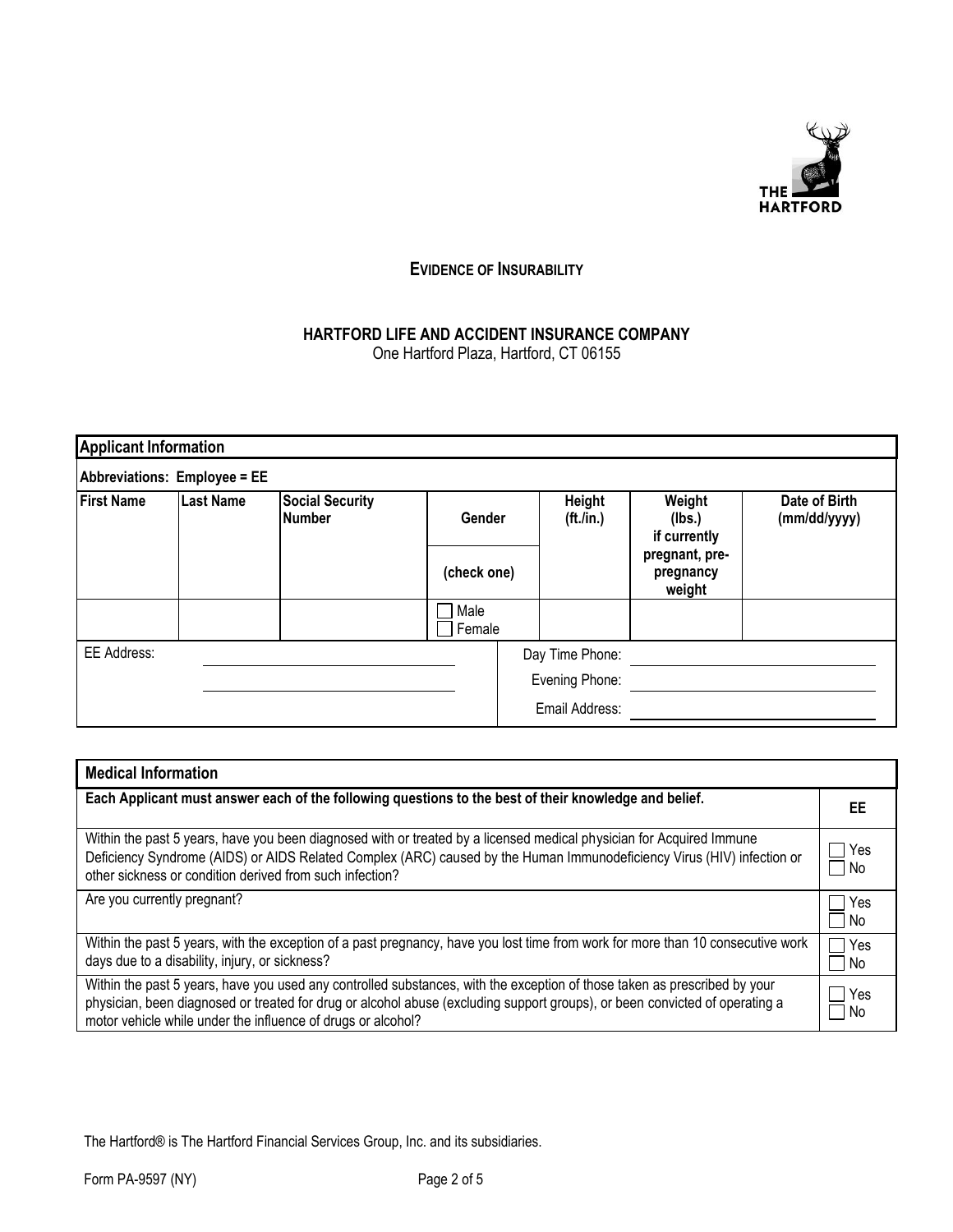#### **Medical Information (continued)**

Within the past 5 years, have you been diagnosed with or treated by a licensed member of the medical profession for:

|                                                                                                               | EE                  |                                                                                              | EE                           |  |  |
|---------------------------------------------------------------------------------------------------------------|---------------------|----------------------------------------------------------------------------------------------|------------------------------|--|--|
| <b>Heart Disease</b><br>(Do not check "Yes" if you only have High Blood Pressure or<br>a Heart Murmur)        | $\exists$ Yes<br>No | Disease, injury or surgery of Joint, Ligaments,<br>Knee, Back, or Neck (including Arthritis) | ヿ Yes<br>$\sqcap$ No         |  |  |
| Heart-Related Surgery or<br><b>Heart Attack</b>                                                               | Yes<br>No           | Muscular Dystrophy                                                                           | 7 Yes<br>7 No                |  |  |
| <b>High Blood Pressure</b>                                                                                    | $\Box$ Yes<br>No    | Hepatitis (Do not check "Yes" for Hepatitis A) or                                            | Yes                          |  |  |
| If you checked "Yes" to High Blood Pressure, have you had a<br>change in medication within the last 6 months? | Yes<br>No           | Cirrhosis                                                                                    | $\Box$ No                    |  |  |
| Blocked Arteries (Arteriosclerosis, Atherosclerosis,<br>Aneurysm, or Deep Vein Blood Clot)                    | Yes<br>No           | Amyotrophic Lateral Sclerosis (ALS) or Multiple<br>Sclerosis (MS)                            | $\exists$ Yes<br>$\sqcap$ No |  |  |
| Stroke or transient ischemic attack (TIA)                                                                     | Yes<br>No           | Alzheimer's or Parkinson's Disease                                                           | 7 Yes<br><b>No</b>           |  |  |
| Chronic Obstructive Pulmonary Disease (COPD) or<br>Emphysema                                                  | Yes<br>No           | Paralysis                                                                                    | Yes<br>No                    |  |  |
| <b>Diabetes</b>                                                                                               | Yes<br>No           | Major Organ Transplant                                                                       | Yes<br>No                    |  |  |
| Depression                                                                                                    | Yes<br>No           | Chronic Fatigue Syndrome or Fibromyalgia                                                     | Yes<br>No                    |  |  |
| Sleep Apnea                                                                                                   | Yes<br>No           | Narcolepsy                                                                                   | Yes<br><b>No</b>             |  |  |
| Cancer (Do not check "Yes" for Basal Cell Carcinoma only)<br>If "Yes", Date of Diagnosis:                     | Yes<br>  No         | Ulcerative Colitis or Crohn's Disease                                                        | Yes<br>□ No                  |  |  |
| Psychotic, Psychiatric, Personality, or Bi-Polar Disorder                                                     | Yes<br>No           | Kidney Failure or Dialysis                                                                   | Yes<br>No                    |  |  |

## **Notice**

To the best of your knowledge, you are required to notify Hartford Life and Accident Insurance Company in writing of any changes in your medical condition between the date you sign this form and the date the coverage is approved.

In order to complete the evaluation of this application, Hartford Life and Accident Insurance Company may contact you, through the mail or over the telephone:

- 1. to clarify any information contained on this form; or
- 2. to obtain any information missing from this form.

We may also use information about you obtained from other sources, including our claim files, evidence of insurability applications you have previously submitted to us, copies of medical records which you have authorized us to review, and information obtained from MIB, Inc. Only information that is relevant to determining Evidence of Insurability for the coverage which you are currently requesting will be considered.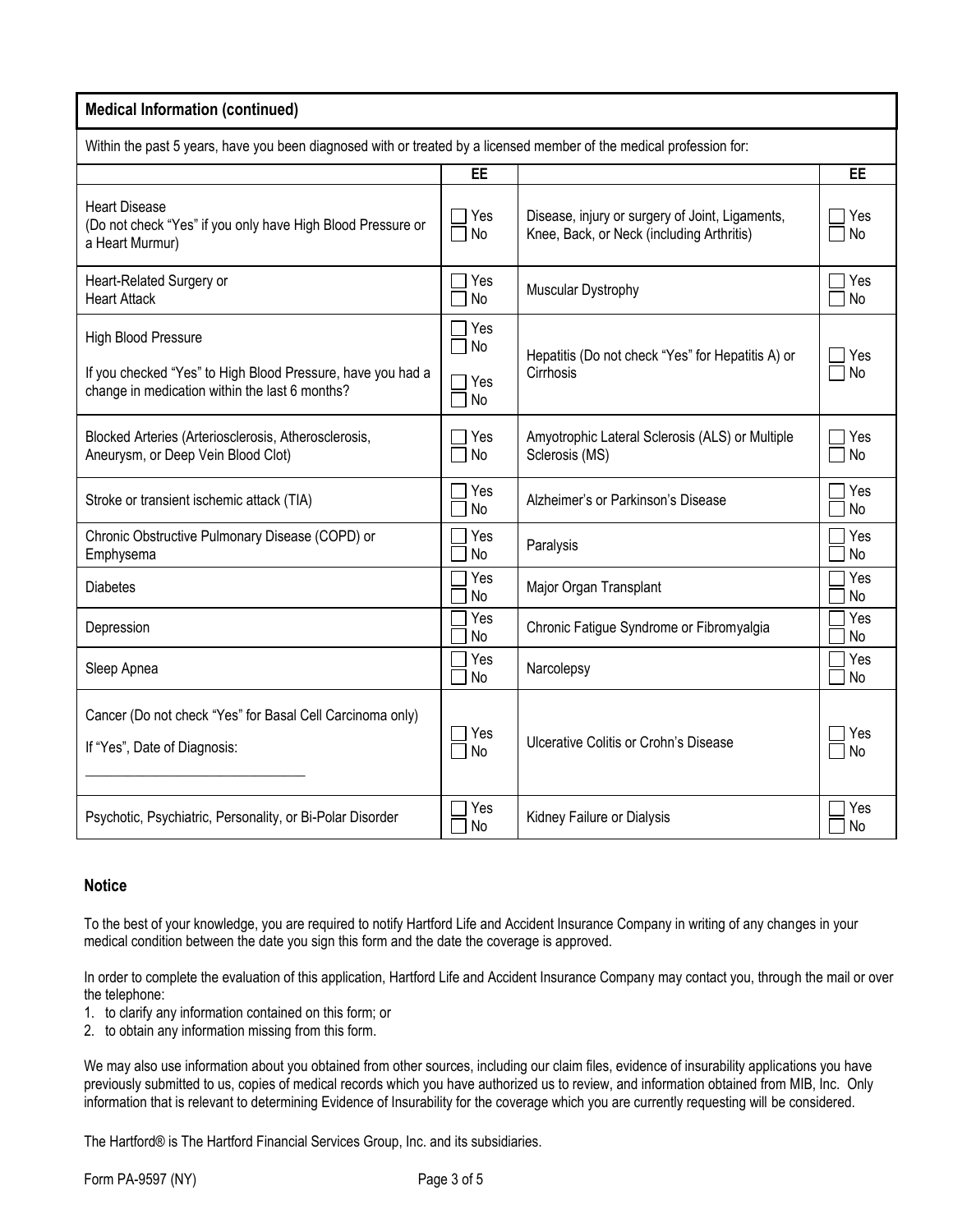## **Authorization**

I, an undersigned applicant, authorize Hartford Life and Accident Insurance Company, together with its affiliates, ("Company") to contact me, during the evaluation of this application, through the mail, secure e-mail, or over the telephone, at the address or telephone number identified in this application, or otherwise provided by me:

- 1. to clarify any information contained on this form; or
- 2. to obtain any information missing from this form.

In the event that I cannot be reached via telephone, I authorize a representative of the Company to leave a voice message identifying his or her name, the Company name, and a return phone number, indicating that he or she is calling to obtain information necessary to complete my recent application for insurance. The message will also contain an underwriting ID number and the hours during which I may reach a representative of the Company by telephone.

❒ Yes, you may leave a message as indicated above. ❒No, please do not leave a message.

In addition to the information that I have provided on this application, I authorize the Company to use information about me obtained from Company claim files, insurance applications and medical information I or my physician(s) have previously submitted to the Company. I further authorize my employer, any health or benefits plan, physician, medical professional, hospital, clinic, laboratory, MIB Group, Inc. (MIB, Inc), pharmacy or pharmacy benefits manager that possesses my protected personal health information ("PHI"), including copies of records concerning physical or mental illness (but excluding psychotherapy notes from the release), diagnosis, prognosis, prescription information, care or treatment provided to me (but excluding HIV and genetic testing), to furnish such protected health information to the Company or its representative. The Company may only use information disclosed under this authorization that is relevant to underwrite this or any other insurance application to the Company during the period that the Authorization is valid (as described below), at any time to aid in the detection of fraud, and for internal research purposes.

Information regarding your insurability will be treated as confidential. Hartford Life and Accident Insurance Company or its reinsurers may, however, make a brief report thereon to **the MIB, Inc., formerly known as Medical Information Bureau,** a not-for-profit membership organization of insurance companies, which operates an information exchange on behalf of its members. If you apply to another MIB member company for life or health insurance coverage, or a claim for benefits is submitted to such a company, MIB, upon request, will supply such company with the information about you in its file.

Upon receipt of a request from you, MIB will arrange disclosure of any information in your file. Please contact MIB at 866-692-6901 (TTY 866- 346-3642). If you question the accuracy of the information in MIB's file, you may contact MIB and seek a correction in accordance with the procedures set forth in the federal Fair Credit Reporting Act. The address of MIB's information office is **50 Braintree Hill Park, Suite 400, Braintree, Massachusetts 02184-8734.**

Hartford Life and Accident Insurance Company, or its reinsurers, may also release information from its file to other insurance companies to whom you may apply for life or health insurance, or to whom a claim for benefits may be submitted. **Information for consumers about MIB may be obtained on its website at www.mib.com.** 

I/We authorize Hartford Life and Accident Insurance Company, or its reinsurers, to make a brief report of my/our personal health information to Medical Information Bureau.

I agree that a photocopy of this authorization is valid as the original and I understand that I or my authorized representative is entitled to receive a copy of this authorization upon request.

This authorization shall be valid for twenty-four (24) months from the date signed below. This authorization may be revoked upon written request to the Company, and will not remain valid beyond the date the revocation is received by the Company. I understand the revocation may be a basis for denying my insurance application, and that it does not alter the Company's right to use the application for purposes of determining misrepresentation once coverage has been issued.

I have received and read a copy of the Notice of Insurance Information Practices.